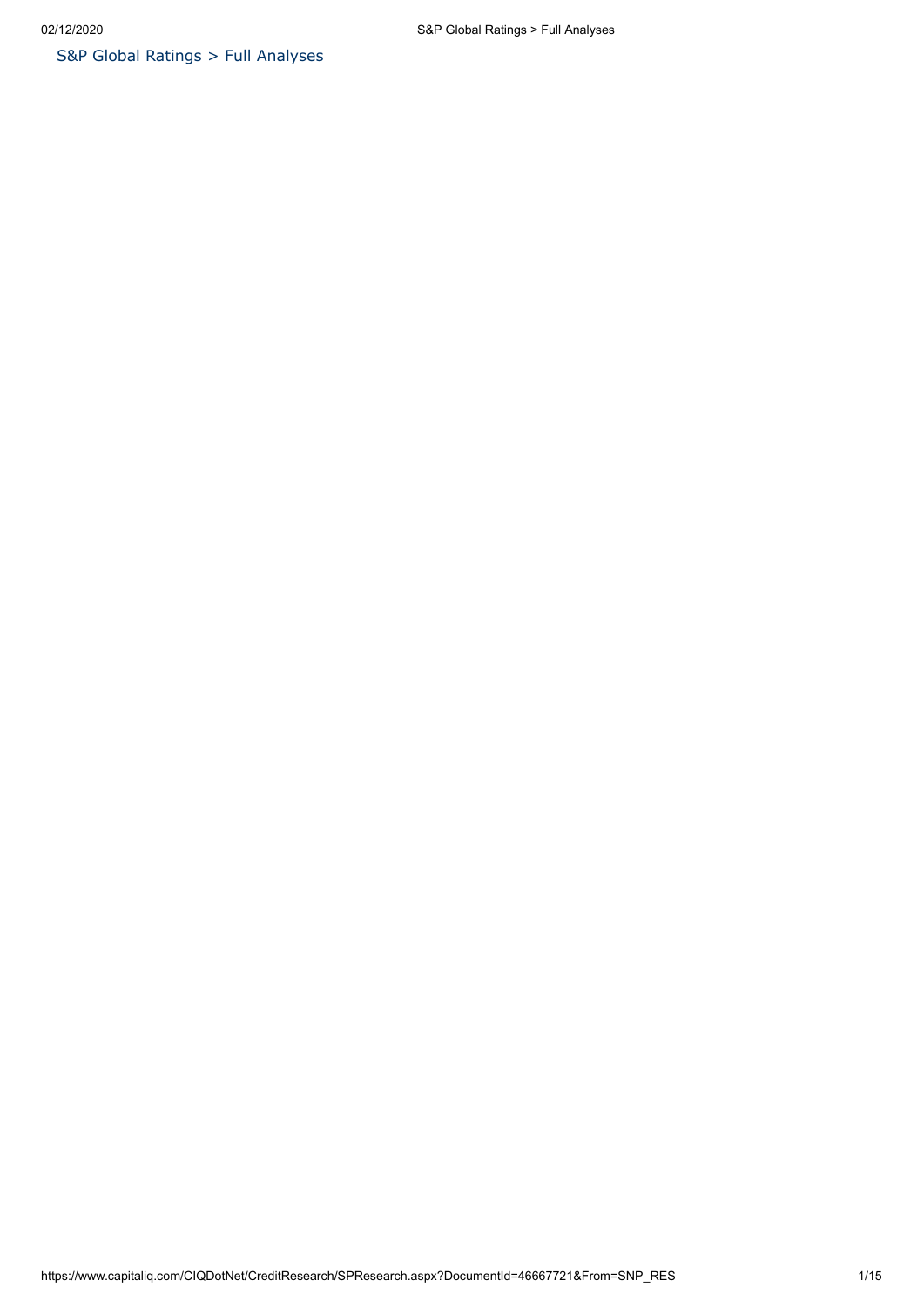# New Issue: Private Driver Espana 2020-1, Fondo De Titulizacion

#### **Nov 30, 2020**

| <b>Table of Contents</b><br><b>Rate This Article</b><br><b>View Analyst Contact Information</b><br><b>Current Ratings</b> |  |  |  |  |  |
|---------------------------------------------------------------------------------------------------------------------------|--|--|--|--|--|
|---------------------------------------------------------------------------------------------------------------------------|--|--|--|--|--|

# **Ratings Detail**

#### **[Download Table](https://www.capitaliq.com/CIQDotNet/CreditResearch/ExportContent.aspx?componentId=12121555&language=EN)**

**Ratings Assigned**

|                      |         | Amount (% discounted principal balance of | Available credit enhancement |                 | Legal final  |
|----------------------|---------|-------------------------------------------|------------------------------|-----------------|--------------|
| <b>Class</b>         | Rating* | the pool)                                 | (%)§                         | <b>Interest</b> | maturity     |
| <b>Notes</b>         | AA (sf) | 92.4                                      | 7.6                          | 0.052           | October 2034 |
| Subordinated<br>loan | ΝR      | 4.1                                       | 3.5                          | 2.789           | October 2034 |

\*Our ratings addresses timely payment of interest and ultimate payment of principal on the notes. §Available credit enhancement includes a subordinated loan, overcollateralization, and a cash reserve. NR--Not rated.

## **Transaction Summary**

- S&P Global Ratings has assigned its credit rating to **[Private Driver Espana 2020-1, Fondo De Titulizacion](https://www.capitaliq.com/CIQDotNet/RatingsDirect/GCPTearsheet.aspx?CompanyId=693271138)**'s (PDE 2020-1) asset-backed fixed-rate notes. At closing, PDE 2020-1 will also issue an unrated subordinated loan.
- Our rating addresses timely payment of interest and ultimate payment of principal on the notes.
- The underlying collateral comprises auto loan receivables that VW Bank Spain granted to its retail and small-commercial customer base across Spain. While some of the loans in the pool have a balloon component, balloon installments are not securitized. Only amortization payments are eligible. Hence the transaction is not exposed to residual value risk, in our opinion.
- The transaction has a three-year revolving period. We have considered the transaction to have lower overcollateralization on day one given that the assetliability test, which ensures a minimum level of credit enhancement available for the notes during the revolving period, is only in place from the sixth payment date after closing. We have also considered the gross loss ratios and overcollateralization triggers in our analysis.
- The assets pay a monthly fixed interest rate, and the rated notes pay a fixed coupon, both denominated in euro. Therefore, there is no interest or foreign exchange rate risk in this transaction.
- The loan receivables were purchased above par since the applicable discount rate is significantly lower than the weighted-average portfolio's contractual interest rate. The fixed discount rate is set to absorb the senior fees and expenses, fixed rate payable on the notes, and interest on the subordinated loan plus a 2% buffer.
- VW Bank Spain transferred credit rights to PDE 2020-1. The customer buys the car from a dealer of the Volkswagen network and owns the car. VW Bank Spain grants them a loan to finance the car and pays the purchase price directly to the dealer. This contract replicates a rent contract mechanism, although VW Bank Spain does not own the financed vehicle. The contract is regulated by the Spanish rent-purchase law, so that the financial entity can obtain a retention of the car's title (known as "Reserva de Dominio"). This charge on the asset must be recorded in a national and public register to be binding with respect to third parties and future transfers of the asset. The registration involves a cost that will be borne by the issuer.
- $\bullet$  A fully funded cash reserve for the rated notes is in place, sized at 0.75% of the receivables' discounted balance and amortizing subject to a floor ( $\epsilon$ 6 million). The cash reserve is primarily available to cover interest shortfalls for the notes but also to absorb losses at the end of the transaction's life. A combination of subordination, overcollateralization, and a cash reserve provide credit enhancement to the notes.
- Our rating in this transaction is not constrained by our operational risk or structured finance sovereign risk criteria. However, the counterparty risk related to the issuer bank account provider constrains our rating at 'AA', given the replacement language.
- There is a cash advance mechanism affecting the transfer of cash collections from the servicer to the issuer account, which fully mitigates commingling risk.
- The issuer is a Spanish special-purpose entity, which we consider to be bankruptcy remote. The legal opinion at closing provided assurance that the sale of the assets would survive the seller's insolvency.

# **The Credit Story**

#### **[Download Table](https://www.capitaliq.com/CIQDotNet/CreditResearch/ExportContent.aspx?componentId=12121636&language=EN)**

**The Credit Story**

The payment structure aims to protect the notes as no excess spread will be used to pay down principal or interest from the

#### **Strengths Concerns and mitigating factors**

The payment structure contains an asset liability test which ensures a minimum credit enhancement available at the end of the revolving period. However, this test will only be in place from month six after closing. Therefore, if any revolving period trigger is breached the transaction can start amortizing with a lower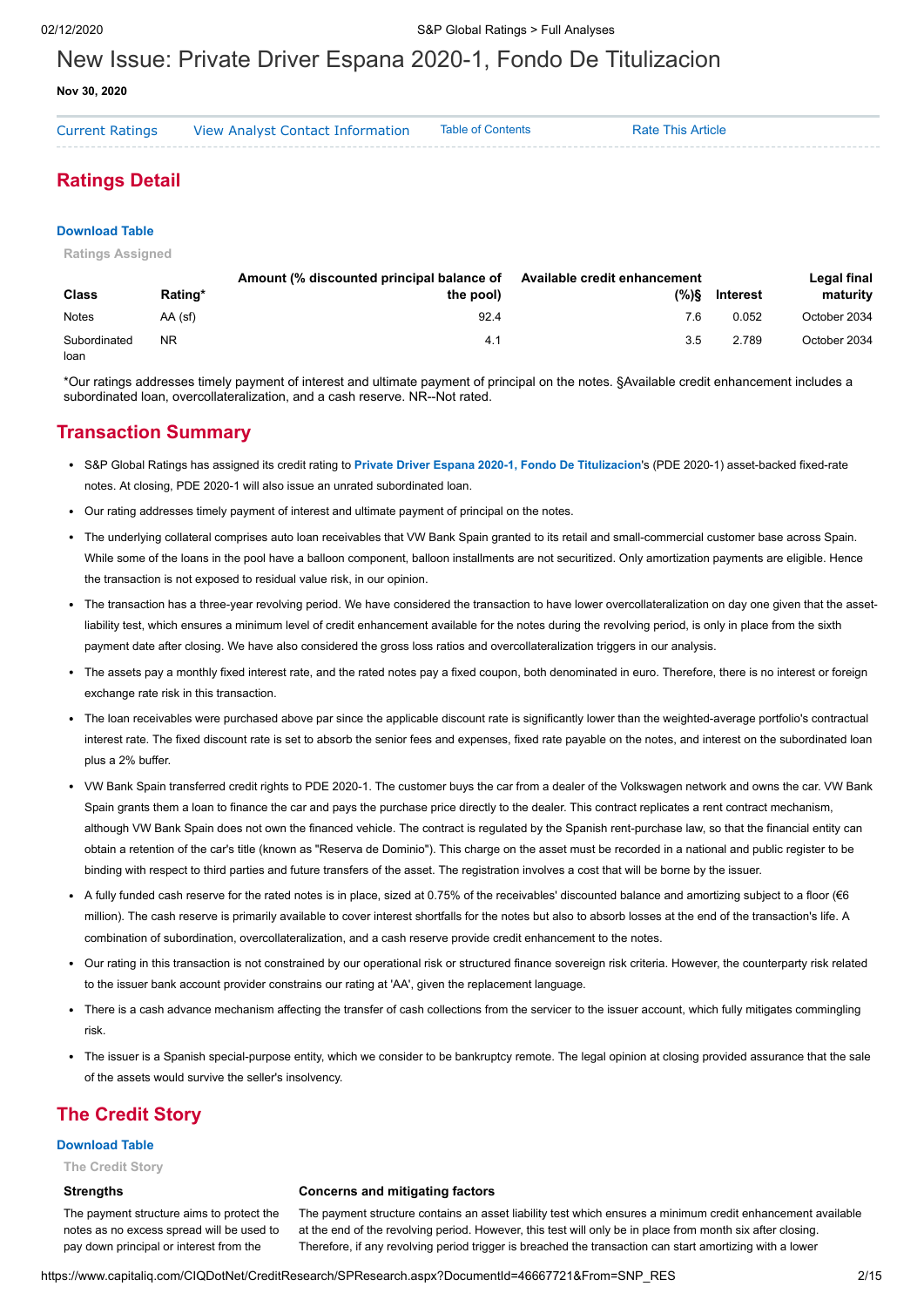subordinated loan unless 100% target overcollateralization is achieved during the amortization period. During the revolving period, this threshold will be settled at 7.6% in order to maintain the starting overcollateralization.

The discount rate has increased compared with its predecessor transaction. Currently, it also incorporates an additional buffer of 2% over the cost of the notes, subordinated loan, servicing fees, and expenses.

We believe that commingling risk is mitigated by the advanced mechanism in place. In line with other U.K and German Driver transactions, this mechanism fully mitigates commingling risk in our view.

The pool contains no balloon installments; hence there is no indirect exposure to residual value risk.

As of the cut-off date, the portfolio did not contain any delinquent or defaulted contracts, and it is highly granular and well diversified across Spain.

In our view, VW Bank Spain is an experienced and established originator and servicer in the Spanish market. It is a leading participant in the European auto financing industry.

There is no interest rate risk in this transaction given that both assets and liabilities pay a fixed rate. Similarly, given that the only currency is euro, there is no foreign exchange risk in this transaction.

#### 02/12/2020 S&P Global Ratings > Full Analyses

overcollateralization level available. Additionally, there are certain revolving period termination events that limit gross loss accumulation, and we have modeled the transaction with an overcollateralization reduced by 1.0% at the beginning of amortization period.

The cash reserve is amortizing, resulting in diminishing protection against principal losses for noteholders as the transaction nears maturity. However, there is a floor at €6 million which mitigates this risk.

The pool is revolving for three years. Therefore, the portfolio's quality can deteriorate through adverse replenishment. However, this risk is mitigated by the eligibility criteria, and in our analysis, we have assumed that the closing pool would migrate to the limits established as per the eligibility criteria at the start of amortization. No solvency certificates will be provided during the revolving period; however, we believe that clawback risk is mitigated as the legal opinion discusses the "value equivalent" concept.

The issuer will purchase assets with a contractual interest rate above the discount rate above par (i.e., a purchase price of such loan is more than 100% of the loan's outstanding principal balance), which may result in losses from prepayments, as borrowers repay only the loan's par value. Additionally, the purchase above par mechanism leads to slightly higher loss severities when a loan defaults. While VW Bank Spain covenants that it would hold the issuer harmless against any prepayment losses, we do not believe that this mechanism mitigates the risk in 'AA' rating scenario. We have therefore factored in prepayment losses and increased loss severity accordingly in our cash flow model to account for their effect on the available credit enhancement.

The retention of title clause offers collateral protection to the lender in accordance with the Spanish law since the borrower cannot sell the financed vehicle without the lender's approval, and the lender would receive the car before other creditors if the borrower defaulted. To be enforceable, the clause must be registered in the Chattels Register. Nearly 45% of the loan contracts in the pool have already been registered or will be registered before closing at the expense of VW Bank Spain. In case of servicer termination, the management company will instruct the successor servicer to conduct the registration on behalf of PDE 2020-1. Additionally, as the cost related to registration will be borne by PDE 2020-1, we sized them in our cash flow model as a sensitivity. In order to capture this risk, we have assumed a lower recovery rate for non-registered vehicles.

No back-up servicer will be appointed at closing. In our view, this risk is mitigated by the cash reserve available to cover timely interest on the rated notes.

This transaction is exposed to a deposit setoff risk as the servicer is a deposit-taking institution. Borrowers holding deposits with the seller will be filtered out by the eligibility criteria at closing. Additionally, the seller will fund a dedicated deposit setoff reserve upon its downgrade, which will thereby fully cover this risk after closing. The other sources of setoff risk are either not present or negligible, in our view.

In view of the current macroeconomic environment, eligible borrowers can benefit from COVID-19 related moratoria. The proportion of these moratoria granted by VW Bank Spain is currently low. We have stressed moratoria and therefore delayed collections on 10% of the pool in our cash flow assumptions.

## **Asset Description**

As of the cut-off date, the collateral pool comprised 146,474 loans, with a total current principal balance of €1,500 million.

The entire portfolio comprises loan receivables granted to Spanish individuals and small-commercial clients for the purchase of new and used vehicles.

# **Collateral Key Features**

#### **Table 1 | [Download Table](https://www.capitaliq.com/CIQDotNet/CreditResearch/ExportContent.aspx?componentId=12121637&language=EN)**

**Collateral Key Features\***

| <b>Pool Characteristics</b>                                                                         | Private Driver España 2020-1,<br><b>Fondo De Titulizacion</b> | DRIVER ESPANA SIX.<br><b>FONDO DE TITULIZACION</b> | <b>DRIVER ESPANA FIVE.</b><br><b>FONDO DE TITULIZACION</b> |
|-----------------------------------------------------------------------------------------------------|---------------------------------------------------------------|----------------------------------------------------|------------------------------------------------------------|
| Originator                                                                                          | Volkswagen Bank GmbH, Spain<br><b>Branch</b>                  | Volkswagen Bank GmbH, Spain<br><b>Branch</b>       | Volkswagen Finance S.A., E.F.C.                            |
| Country                                                                                             | Spain                                                         | Spain                                              | Spain                                                      |
| Pool cut-off date                                                                                   | October 2020                                                  | January 2020                                       | January 2018                                               |
| Discounted outstanding principal balance<br>of the pool (mil. $\epsilon$ )                          | 1.500.0                                                       | 1.116.1                                            | 1,000.0                                                    |
| Discount rate (%)                                                                                   | 3.1983                                                        | 1.3493                                             | 1.425                                                      |
| Average remaining discounted loan                                                                   | 10.241                                                        | 10.740                                             | 11.585                                                     |
| https://www.capitalig.com/CIQDotNet/CreditResearch/SPResearch.aspx?DocumentId=46667721&From=SNP_RES | 3/15                                                          |                                                    |                                                            |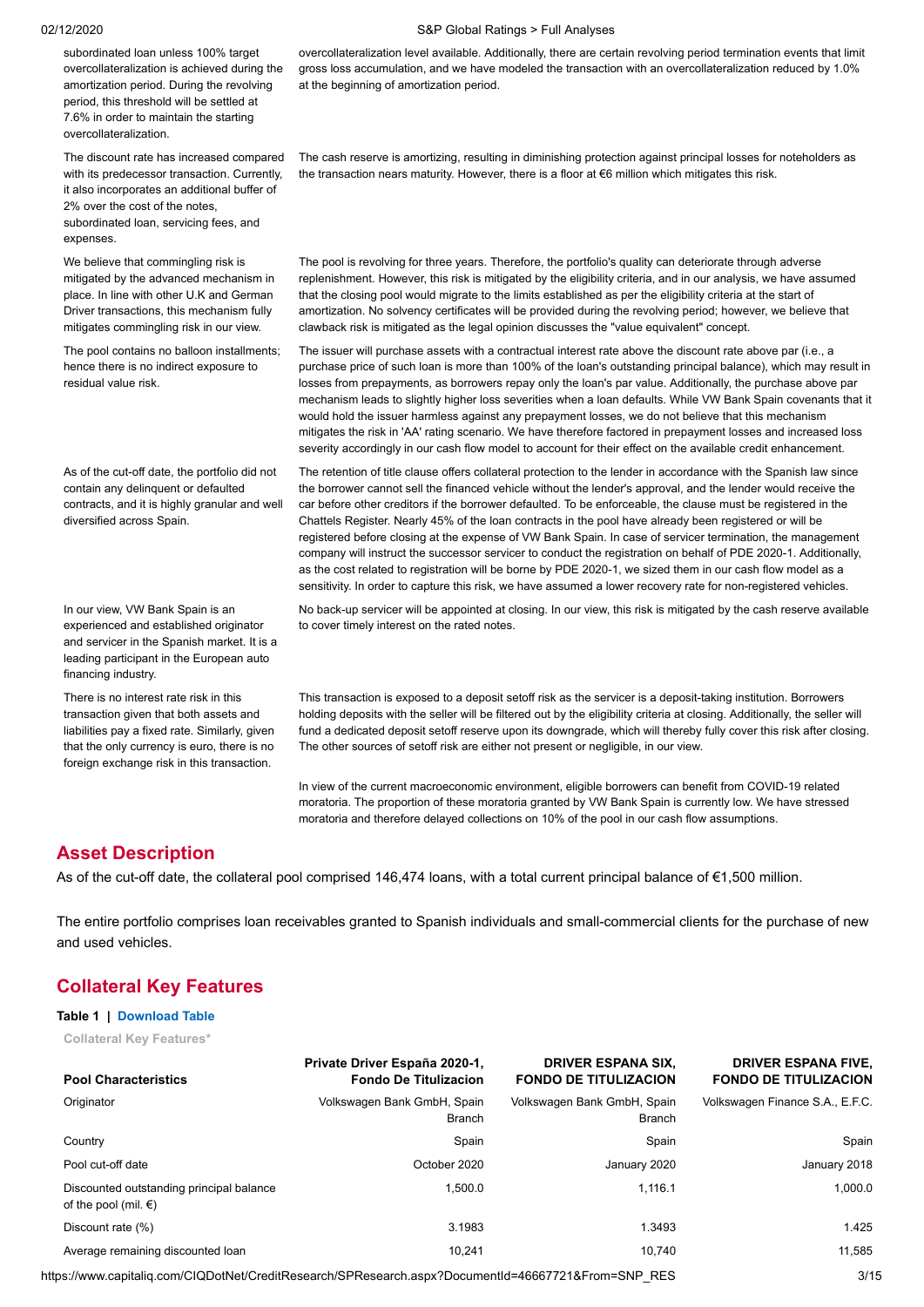| 02/12/2020                                                            | S&P Global Ratings > Full Analyses |                   |                   |
|-----------------------------------------------------------------------|------------------------------------|-------------------|-------------------|
| principal balance $(\epsilon)$                                        |                                    |                   |                   |
| Weighted-average life (months)                                        | 24.1                               | 24                | 22                |
| Weighted-average original term (months)                               | 61.1                               | 61                | 58                |
| Weighted-average seasoning (months)                                   | 14.4                               | 15.2              | 10.0              |
| Weighted-average remaining term<br>(months)                           | 46.7                               | 46                | 48.0              |
| Weighted-average yield (%)                                            | 10.19                              | 10.25             | 10.18             |
| Top 3 geographic concentration                                        |                                    |                   |                   |
| First (%)                                                             | Catalonia (20.4)                   | Catalonia (20.6)  | Catalonia (20.3)  |
| Second (%)                                                            | Andalusia (17.8)                   | Andalusia (17.4)  | Andalusia (17.2)  |
| Third (%)                                                             | Madrid (13.1)                      | Madrid (14.2)     | Madrid (16.1)     |
| Top 3 vehicle make                                                    |                                    |                   |                   |
| First $(\%)$                                                          | Seat (41.6)                        | Seat (41.9)       | Seat (36.6)       |
| Second (%)                                                            | Volkswagen (31.6)                  | Volkswagen (31.9) | Volkswagen (33.4) |
| Third $(\%)$                                                          | Audi (15.5)                        | Audi (16.4)       | Audi (20.6)       |
| Loan type (%)                                                         |                                    |                   |                   |
| Amortizing                                                            | 86.2                               | 87.8              | 91.1              |
| Balloon                                                               | 13.8                               | 12.2              | 8.9               |
| Vehicle type (%)                                                      |                                    |                   |                   |
| New                                                                   | 75.6                               | 78.7              | 82.4              |
| Used                                                                  | 24.4                               | 21.3              | 17.6              |
| Customer type (%)                                                     |                                    |                   |                   |
| Private                                                               | 85.2                               | 84.7              | 83.9              |
| Commercial and freelance                                              | 14.8                               | 15.3              | 16.1              |
| Affected contracts (volume percentage)<br>with EA 189 EU5 engines (%) | 0.0002                             | 0.004             | 0.77              |
| Largest borrower (%)                                                  | 0.008                              | 0.006             | 0.01              |
| Top 20 borrowers (%)                                                  | 0.096                              | 0.10              | 0.06              |
|                                                                       |                                    |                   |                   |

\*Calculations are according to S&P Global Ratings' methodology and based on the outstanding discounted principal balance. N.A.--Not available. TBD--To be determined.

# **Eligibility Criteria**

The transaction documents set out certain eligibility criteria for the loan receivables, some of which are highlighted below:

- The loans constitute legally valid, binding, and enforceable agreements.
- $\bullet$ The borrowers are corporate entities with a registered office in Spain or, if they are individuals, have their place of residence in Spain.
- The loans were granted according to the regular market practice for the acquisition of motor vehicles, and have been serviced by the seller since origination.
- The loans are denominated in euros, governed by Spanish law, payable in monthly installments of interest and principal, and the applicable interest rate is fixed.
- The loans are up-to-date in payments (i.e., there are no overdue amounts), and none of the loans have been terminated or written off.  $\ddot{\phantom{0}}$
- At least two installments have been paid on the loans.  $\ddot{\phantom{a}}$
- The loans have the maximum original term of 94 months and at least three monthly installments remaining until maturity.
- The loans are not impaired by setoff rights or due to warranty claim or any other rights of the borrowers.
- None of the borrowers is an employee of the seller, or an affiliate of Volkswagen AG.

Similarly, during the revolving period the following concentration limits will apply:

- Discounted receivables balance for used cars cannot exceed 30%.
- Discounted receivables balance of balloon contracts cannot exceed 25%.
- Discounted receivables balance cannot exceed 0.5% in respect of any single borrower.
- $\bullet$ Discounted receivables balance corresponding to legal persons cannot exceed 10%.
- Discounted receivables balance with a term to maturity exceeding 60 months cannot exceed 30%.

https://www.capitaliq.com/CIQDotNet/CreditResearch/SPResearch.aspx?DocumentId=46667721&From=SNP\_RES 4/15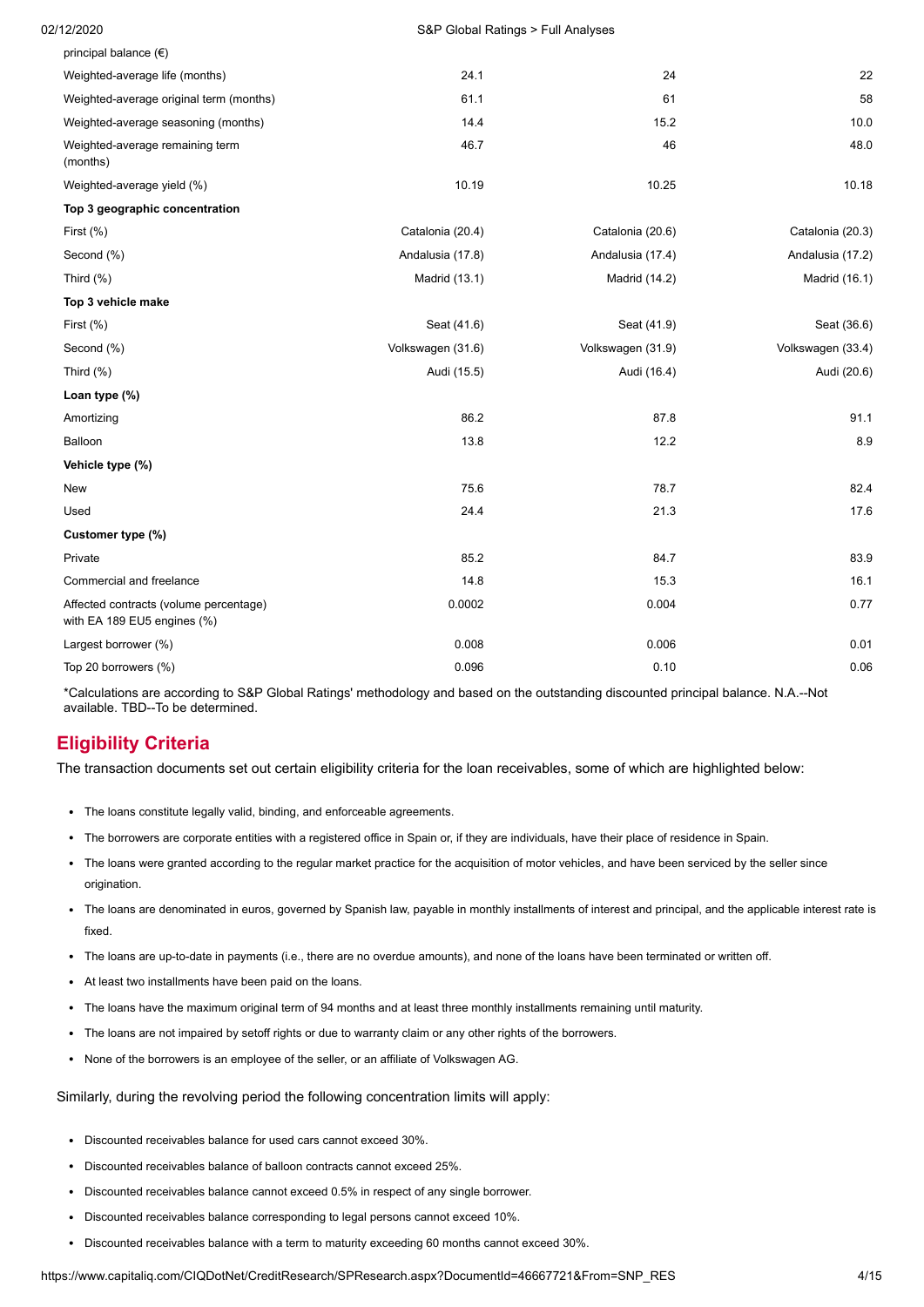Discounted receivables balance assigned to "self-employed" borrowers cannot exceed 20%.

# **Origination**

VW Bank Spain is an established originator of auto loans in the Spanish market. It offers financing through the car dealership network. Credit decision-making is centralized and includes multiple stages such as credit scoring, data verification, and if required, manual approval.

Overall, VW Bank Spain's risk management falls in line with VW Bank Group's general risk policy, with specific corrections needed to meet Spain's legal and regulatory requirements.

# **Operational Risk**

All monthly payments are made by direct debit. Overdue accounts are categorized by the length of delinquency, which then determines the contact frequency and cure approach taken.

We believe that VW Bank Spain's origination, underwriting, servicing, and risk management policies and procedures are in line with market standards and are adequate to support the rating assigned. Our operational risk criteria focus on key transaction parties (KTPs) and the potential effect of a disruption in the KTP's services on the issuer's cash flows, as well as the ease with which the KTP could be replaced if needed. Based on our view of the servicer's capabilities and the characteristics of the underlying receivables, we believe that the severity risk and portability risk following a disruption to the servicer are both low. Consequently, our operational risk criteria do not constrain the maximum potential rating assignable to the transaction.

The transaction does not have a named back-up servicer at closing, but the servicer may be replaced following certain termination events, which include the servicer's insolvency. We rely on the general availability of servicing in the Spanish market to mitigate the risk of servicing disruption and have applied a stressed servicing fee in our cash flow analysis, in line with market standards. Furthermore, the cash reserve provides coverage to ensure timely payment of note interest to mitigate servicer disruption risk.

We have been informed that there is a civil lawsuit against the management company (Titulization de Activos S.G.F.T. S.A.) as a result of certain derivative agreements. We treat the management company as an administrative key transaction party under our operational risk criteria. In our view, its future performance would not have an adverse rating impact because of the availability of replacement companies in the ample and well-established securitization market of Spain. On the same ground, we have reasons to believe that an early liquidation event related to the failure to replace the management company upon insolvency within four months is rating remote.

# **Credit Analysis And Assumptions**

In line with the transaction's eligibility criteria, we analyzed historical performance data at the subpool level based on the breakdown by credit product (auto credit and classic credit) and car type (new and used). We received monthly and quarterly static gross loss data from first-quarter 2005 to second-quarter 2020. We derived recovery data per defaulted cohorts from gross versus net loss data available to us.

We examined gross credit loss data and recoveries by applying our European auto ABS criteria.

# **Macroeconomic And Sector Outlook**

In our analysis, we considered the following economic data and their baseline effect on collateral credit quality in determining our credit assumptions (see "Related Research").

### **Table 2 | [Download Table](https://www.capitaliq.com/CIQDotNet/CreditResearch/ExportContent.aspx?componentId=12121638&language=EN)**

**Macroeconomic Outlook**

|                                       | <b>Actual</b> | Forecast |       |                |           |  |
|---------------------------------------|---------------|----------|-------|----------------|-----------|--|
|                                       | 2019          | 2020f    | 2021f | 2022f          | 2023f     |  |
| Real GDP (y/y growth, %)              | 2             | (11.3)   | 8.2   | $4.3\quad 2.6$ |           |  |
| Unemployment rate (annual average, %) | 14.1          | 16.0     | 17.5  |                | 15.6 14.3 |  |
| CPI (%)                               | 0.8           | 0.2      | 1.3   | 1.4            | 1.4       |  |

Sources: National statistics offices, OECD, Eurostat, European Central Bank, S&P Global Ratings. CPI--Consumer price index. f--Forecast.

S&P Global Ratings believes there remains a high degree of uncertainty about the evolution of the coronavirus pandemic. Reports that at least one experimental vaccine is highly effective and might gain initial approval by the end of the year are promising, but this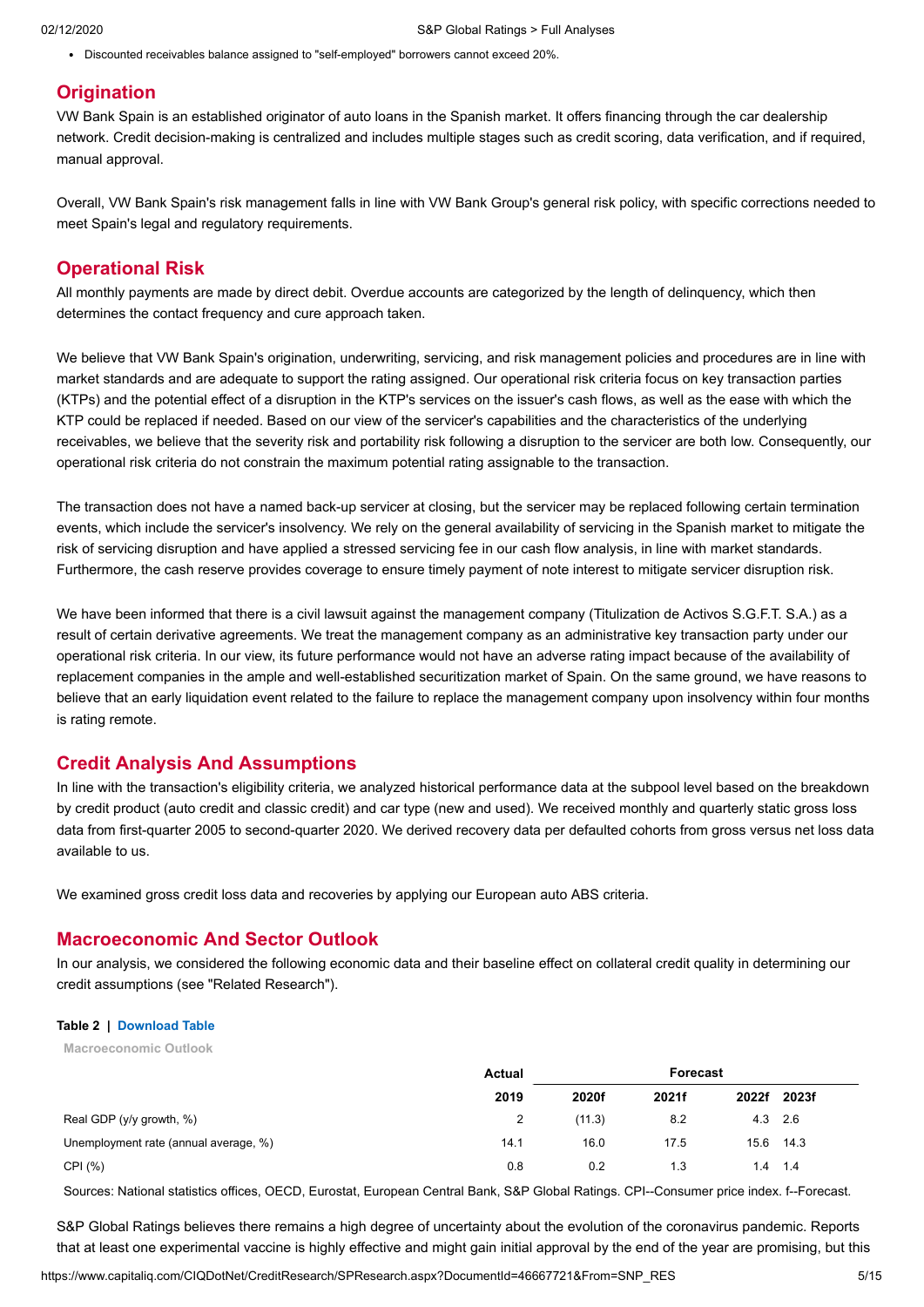is merely the first step toward a return to social and economic normality; equally critical is the widespread availability of effective immunization, which could come by the middle of next year. We use this assumption in assessing the economic and credit implications associated with the pandemic (see our research here: www.spglobal.com/ratings). As the situation evolves, we will update our assumptions and estimates accordingly.

# **Defaults**

A loan is considered defaulted in the transaction if it has more than eight overdue monthly installments, unless the servicer declares it defaulted earlier. The amount of time to constitute a default under this transaction's default definition is consistent with the market practice in Spain.

# **Gross Defaults**

Chart 1 shows yearly averages of quarterly static cumulative gross defaults for the entire pool based on the current weight of four sub products (classic credit new vehicles, classic credit used vehicles, auto credit new vehicles, and auto credit used vehicles). Chart 2 demonstrates the geographic distribution of the collateral across Spain.

## **Chart 1 | [Download Chart Data](https://www.capitaliq.com/CIQDotNet/CreditResearch/ExportContent.aspx?componentId=12121639&language=EN)**

#### **Cumulative Gross Losses**



**Chart 2**





Copyright © 2020 by Standard & Poor's Financial Services LLC. All rights reserved.

The historical data cover the worst part of the economic cycle, showing how the loans are performing in that situation. Starting from 2010, vintage curves demonstrate a lower level of cumulative gross losses compared to older cohorts.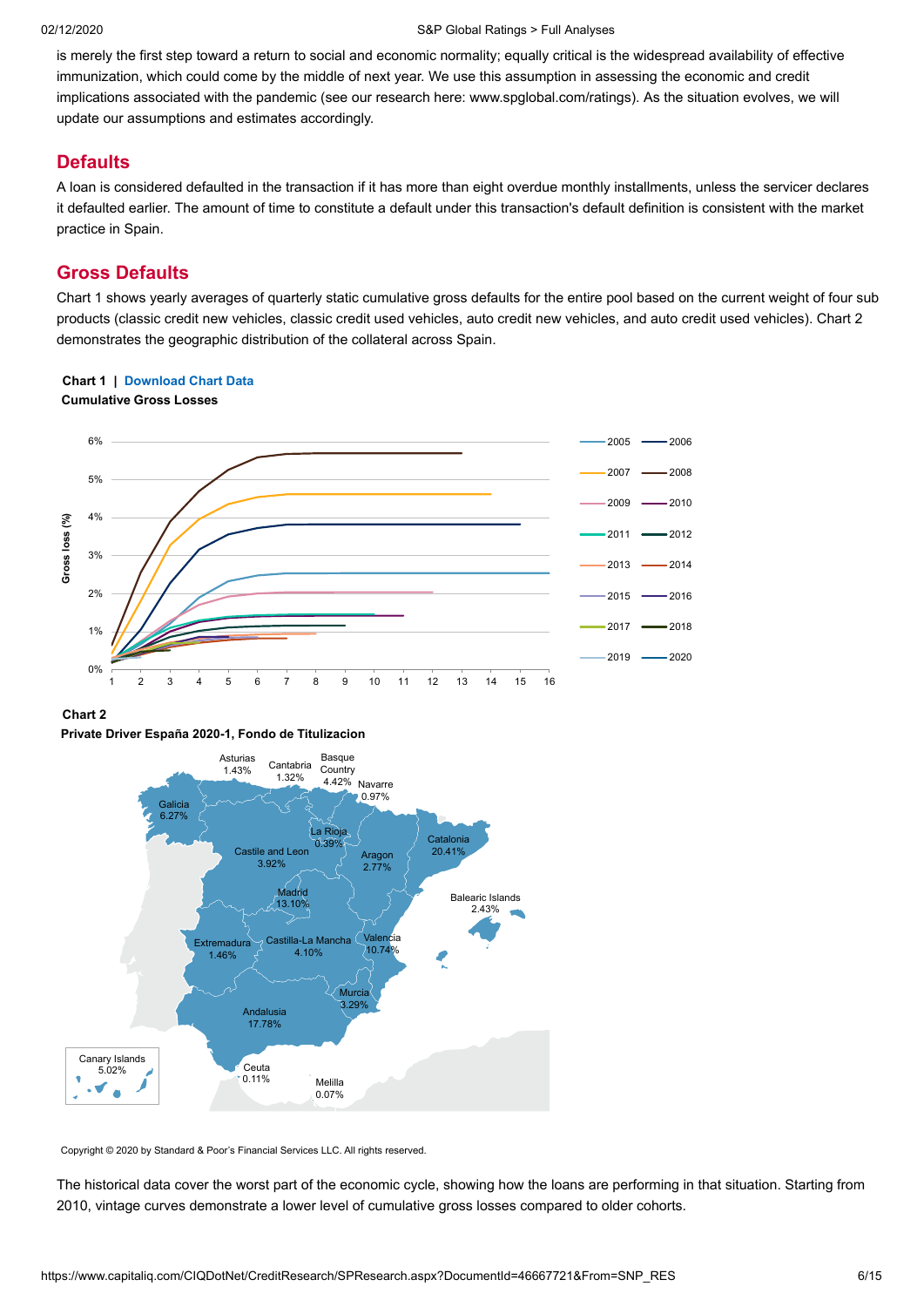Based on the pool composition, we see 2.13% of gross losses as our base case (2.23% after accounting for the worst-case pool composition, given the concentration limits during the revolving period). This reflects performance trends in the historical data provided, our expectation of deteriorating macroeconomic growth in Spain, our view of portfolio quality, and our analysis of the originator's underwriting and servicing standards. Compared to DRIVER ESPANA SIX, we have increased our gross loss base-case assumption, resulting in a higher pool-wide base-case gross loss despite a comparable pool composition. Compared to the predecessor transaction, we have also increased the credit multiple to 4.9x at 'AAA' to reflect the three-year revolving period. On a positive side, we accounted for the originator's experience and good data quality.

#### **Recoveries and recovery timing**

We have not received recovery data on the originator's loan book. We have derived our recovery rate assumption on the comparison between the gross loss data and the net loss data and the recovery information received. Additionally, we analyzed the recovery information for the previous securitizations by the same originator. The uniform recovery rate base assumption is 35.0%, in line with DRIVER ESPANA SIX. However, for the non-registered portfolio we have stressed a lower recovery rate at 30%.

Since the pool was purchased above par, this reduces the applicable recovery rate to 28.3% if measured against the principal balance of the loan contracts. We have applied this assumption in our cash flow model for all rating levels.

We have also tested the cash flow results to no recoveries on non-registered contracts at closing as a sensitivity run. DRIVER ESPANA transactions are not exposed to the balloon component of the loan; therefore the residual risk is not present.

We have set our base-case assumptions with a recovery period of 24 months. Under our assumptions, no recoveries will be realized under the first 24 months.

## **Cumulative Gross Loss And Recovery Assumptions**

#### **Table 3 | [Download Table](https://www.capitaliq.com/CIQDotNet/CreditResearch/ExportContent.aspx?componentId=12121640&language=EN)**

**Cumulative Base Case Gross Loss And Recovery Assumptions (%)**

| Segment                           |        |      |      | Percentage of portfolio Concentration limit Base case gross loss Stressed recovery assumption |
|-----------------------------------|--------|------|------|-----------------------------------------------------------------------------------------------|
| Auto credit new car contracts     | 13.2   | 25   | 1.85 | 28.3                                                                                          |
| Auto credit used car contracts    | 0.61   | 0    | 2.75 | 28.3                                                                                          |
| Classic credit new car contracts  | 62.4   | 45   | 1.75 | 28.3                                                                                          |
| Classic credit used car contracts | 23.8   | 30   | 3.25 | 28.3                                                                                          |
| Total                             | 100.00 | 2.23 | 2.13 | 28.3                                                                                          |

# **Credit Assumptions Summary**

#### **Table 4 | [Download Table](https://www.capitaliq.com/CIQDotNet/CreditResearch/ExportContent.aspx?componentId=12121641&language=EN)**

**Credit Assumptions Summary**

| Rating | Base case gross loss | Stress   | (%)  | Stressed gross loss Stressed recovery rate | <b>Stressed cumulative net</b> |
|--------|----------------------|----------|------|--------------------------------------------|--------------------------------|
| Level  | (%)                  | multiple |      | (%)                                        | losses $(\%)$                  |
| AA     | 2.23                 | 3.9      | 8.68 | 28.3                                       | 6.2                            |

## **Peer Comparison At 'AAA'**

#### **Table 5 | [Download Table](https://www.capitaliq.com/CIQDotNet/CreditResearch/ExportContent.aspx?componentId=12121642&language=EN)**

**'AAA' Comparison**

| <b>Rating level</b>                          | Private Driver España 2020-1,<br><b>Fondo De Titulizacion</b> | DRIVER ESPANA SIX, FONDO<br><b>DE TITULIZACION</b> | DRIVER ESPANA FIVE, FONDO<br><b>DE TITULIZACION</b> |
|----------------------------------------------|---------------------------------------------------------------|----------------------------------------------------|-----------------------------------------------------|
| Stressed gross loss (%)                      | 10.9                                                          | 8.78                                               | 9.10                                                |
| Stressed recovery rate (%)                   | 28.3                                                          | 29.41                                              | 29.58                                               |
| Stressed combined<br>cumulative net loss (%) | 7.6                                                           | 6.2                                                | 6.4                                                 |

## **Transaction Structure**

At closing, PDE 2020-1 purchased the auto loan portfolio. The loan receivables are discounted at a fixed discount rate of interest equal to 3.1983%, so that the effective interest available to the issuer is reduced, leaving 2% excess spread in the transaction. Therefore, interest receipts are equal to the sum of:

The weighted-average interest due to the notes;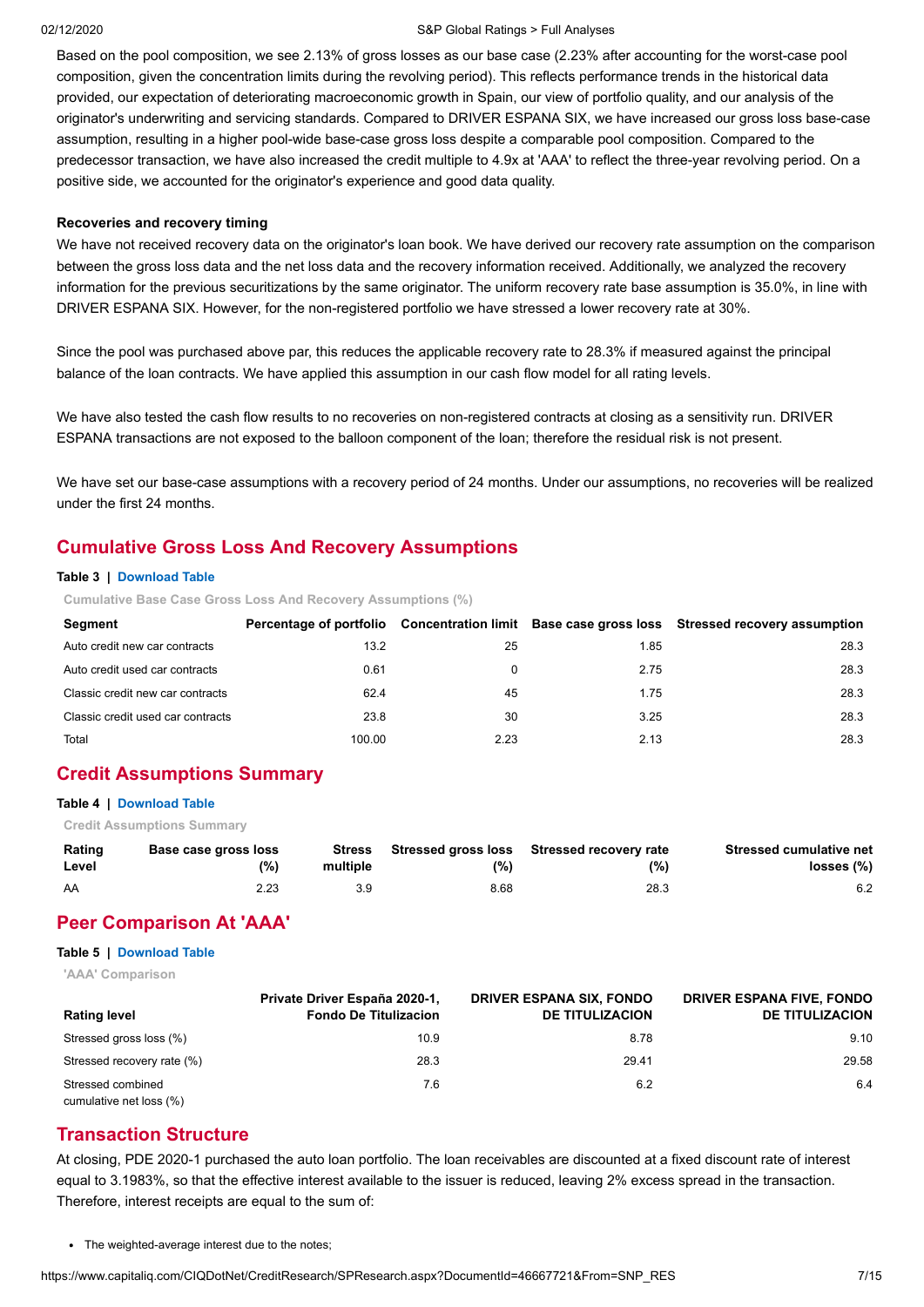- The interest due under the subordinated loan;
- The administrative expenses and a servicing fee; and
- The additional 2% buffer

#### **Chart 3**

### **Private Driver España 2020-1, Fondo de Titulización**



Copyright © 2020 by Standard & Poor's Financial Services LLC. All rights reserved.

## **Cash Flow Mechanics**

The transaction has a combined interest and principal waterfall. On each interest payment date (IPD), the notes' interest will be paid after senior costs. Senior costs in the priority of payments include taxes payable by the issuer and servicing and administrative expenses. The first IPD is on December 2020. The legal final maturity of the notes is in October 2034.

#### **Priority of payments**

On any monthly interest payment date, the issuer allocates all available cash collections--as well as withdrawals from the cash reserve, and any other available amounts--according to the simplified priorities of payment shown in table 6.

#### **Table 6 | [Download Table](https://www.capitaliq.com/CIQDotNet/CreditResearch/ExportContent.aspx?componentId=12121643&language=EN)**

**Priority Of Payments**

- 1 Payment of taxes by the fund.
- 2 Payment of ordinary and extraordinary expenses of the fund
- 3 Amounts payable in respect of: (a) interest accrued during the immediately preceding period; plus (b) interest shortfalls (if any) on the notes.
- 4 Amounts payable to the reserve fund, until equal to the required balance.
- 5 Notes' prinicpal or portfolio replenishment during the revolving period.
- 6 Interest on the subordinated loan.
- 7 Principal on the subordinated loan.
- 8 All remaining amounts back to VW Bank Spain through a financial intermediation margin.

During the revolving period, the transaction's target credit enhancement is 7.6%, maintaining the starting overcollateralization level at closing. However, once the revolving period ends, excess spread will be used to build-up additional credit enhancement in order to meet the 100% target overcollateralization. Additionally, if the cumulative gross loss ratio exceeds 1.0% on any payment date up to November 2021 (included), or 2.50% after the payment date corresponding to November 2021 but prior to the one corresponding to November 2022 (inclusive), or 5.0% after the payment date on November 2022 (all together referred as credit enhancement increased conditions), the revolving period will end and any releases from the reserve fund will be used to pay down the notes. We have taken the first gross loss ratio trigger into account together with the target overcollateralization trigger during the revolving period in order to assess the minimum level of overcollateralization in this transaction. Given that the asset-liability test--which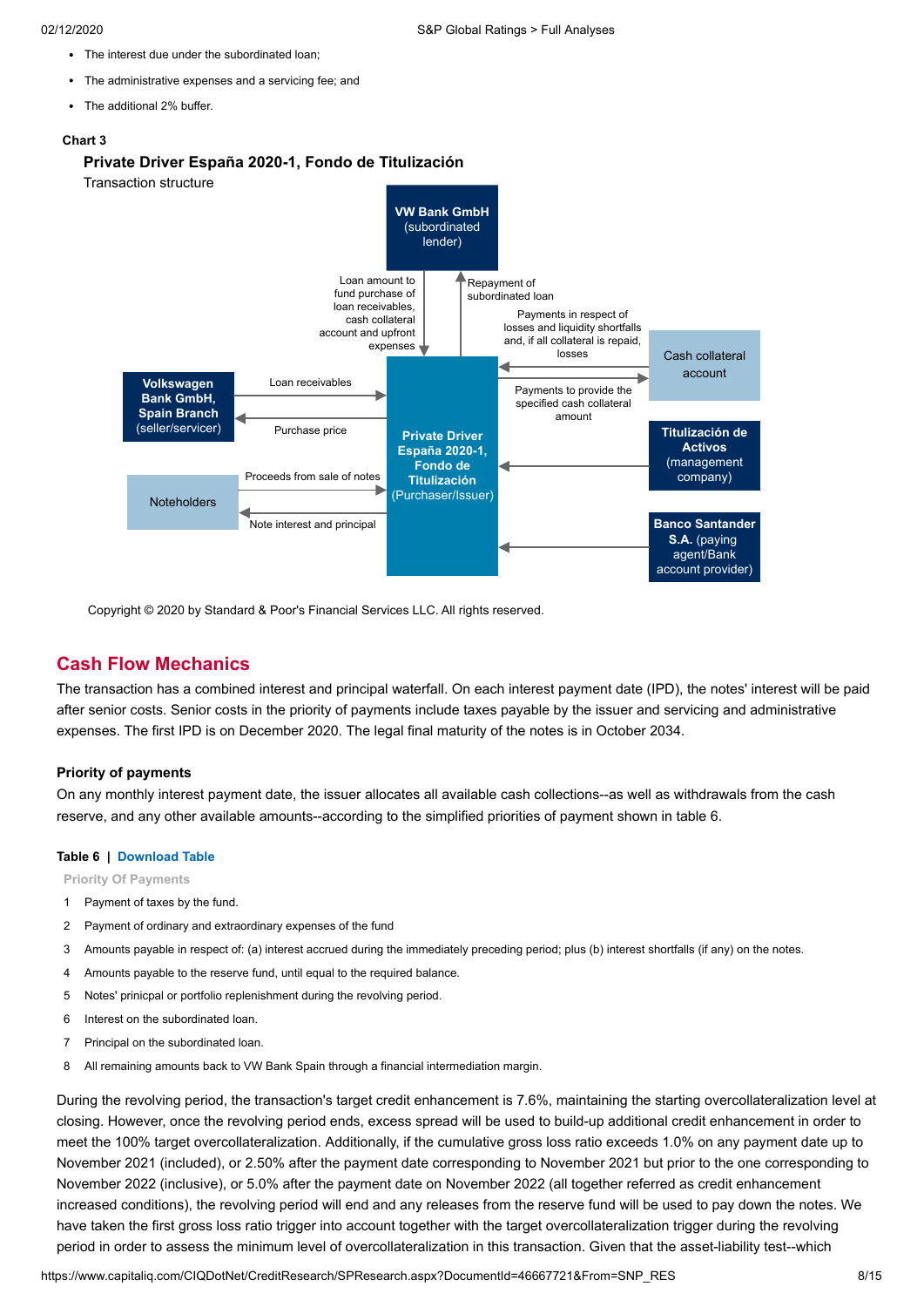ensures that the transaction will start amortizing at a minimum 7.3% overcollateralization level--starts on the sixth IPD after closing, we have considered that the portfolio's overcollateralization may be reduced by up to 1% if a revolving period termination event occurs, as it is limited by the gross loss ratio trigger in place during the first year.

Revolving period termination events:

- An early liquidation event of the fund occurs;
- A seller insolvency event occurs;
- A service provider replacement event occurs;
- The credit enhancement increase condition is in effect;
- On any payment date falling after six payment dates after closing, the actual overcollateralization percentage is lower than 7.3%; and
- The seller ceases to be an affiliate of Volkswagen Bank GmbH or any successor.

Additionally, negative carry is addressed as if the amounts deposited in the accounts on two consecutive payment dates exceed 10% of the discounted balance, the excess will be used to partially amortize the notes.

Table 7 describes the initial overcollateralization levels and target overcollateralization levels.

#### **Table 7 | [Download Table](https://www.capitaliq.com/CIQDotNet/CreditResearch/ExportContent.aspx?componentId=12121644&language=EN)**

**Overcollateralization Levels**

|              | <b>Actual</b><br>overcollateralization<br>(%) | Target<br>overcollateralization<br>levels (%) | Target<br>overcollateralization<br>levels $(\%)$ |
|--------------|-----------------------------------------------|-----------------------------------------------|--------------------------------------------------|
| Class        | At closing                                    | During revolving period*                      | After revolving period                           |
| <b>Notes</b> | 7.6                                           | 7.6                                           | 100                                              |
|              |                                               |                                               |                                                  |

\*Revolving period termination event trigger refers to 7.3% target overcollateralization starting on the sixth payment date.

#### **Cash reserve**

The issuer deposited 0.75% of the initial discounted asset balance as a general cash reserve at closing. Amounts deposited in the general cash reserve account would be available to mitigate any liquidity shortfalls in the payment of senior costs and expenses, and interest on the notes. As soon as the aggregate discounted receivables balance has been reduced to zero or on the scheduled final maturity date, the issuer can also use the cash reserve to redeem the notes. The cash reserve amortizes at 0.75% of the outstanding discounted asset balance, subject to a floor, which is the lesser of (i)  $6$  million and (ii) the notes' outstanding amount. The amounts that are released from the reserve are paid directly to the subordinated loan, provided that no credit enhancement increase condition is in effect and that the servicer is solvent. If these conditions are not satisfied (a credit enhancement increase condition has occurred or the servicer is insolvent), the released amount is deposited back into the cash reserve account and can be used in the next payment dates.

#### **Swap/hedging**

The receivables are fixed rate, while the notes also pay fixed rate. The currency for both assets and liabilities is euro. Therefore, there is no interest or foreign exchange risk in this transaction.

#### **Clean-up call**

PDE 2020-1 can exercise a clean-up call option as soon as the receivables' discounted principal balance is below 10% of the maximum discounted receivables balance. If exercised, the repurchase price must be sufficient to cover the principal outstanding on the rated notes, plus all accrued interest.

# **Mitigation Of Seller Risks**

#### **Commingling risk**

Borrower collections are paid by direct debit into the servicer collection bank account. These collections are not heavily concentrated on any specific monthly day, and all are received via direct debit. Transfers from the servicer collection bank account provider into the issuer distribution account occur monthly. If the credit rating on the servicer is lowered below a certain rating, then within 30 calendar days the servicer will start making cash advances to the issuer covering (i) the first 15 days of the month, and (ii) the remaining 15 days of the month. Those advances will be made 14 days ahead of said period's first day. Additionally, upon breaching the rating trigger, one month of collections will be advanced (or two months if the rating is breached before the IPD of the month on which the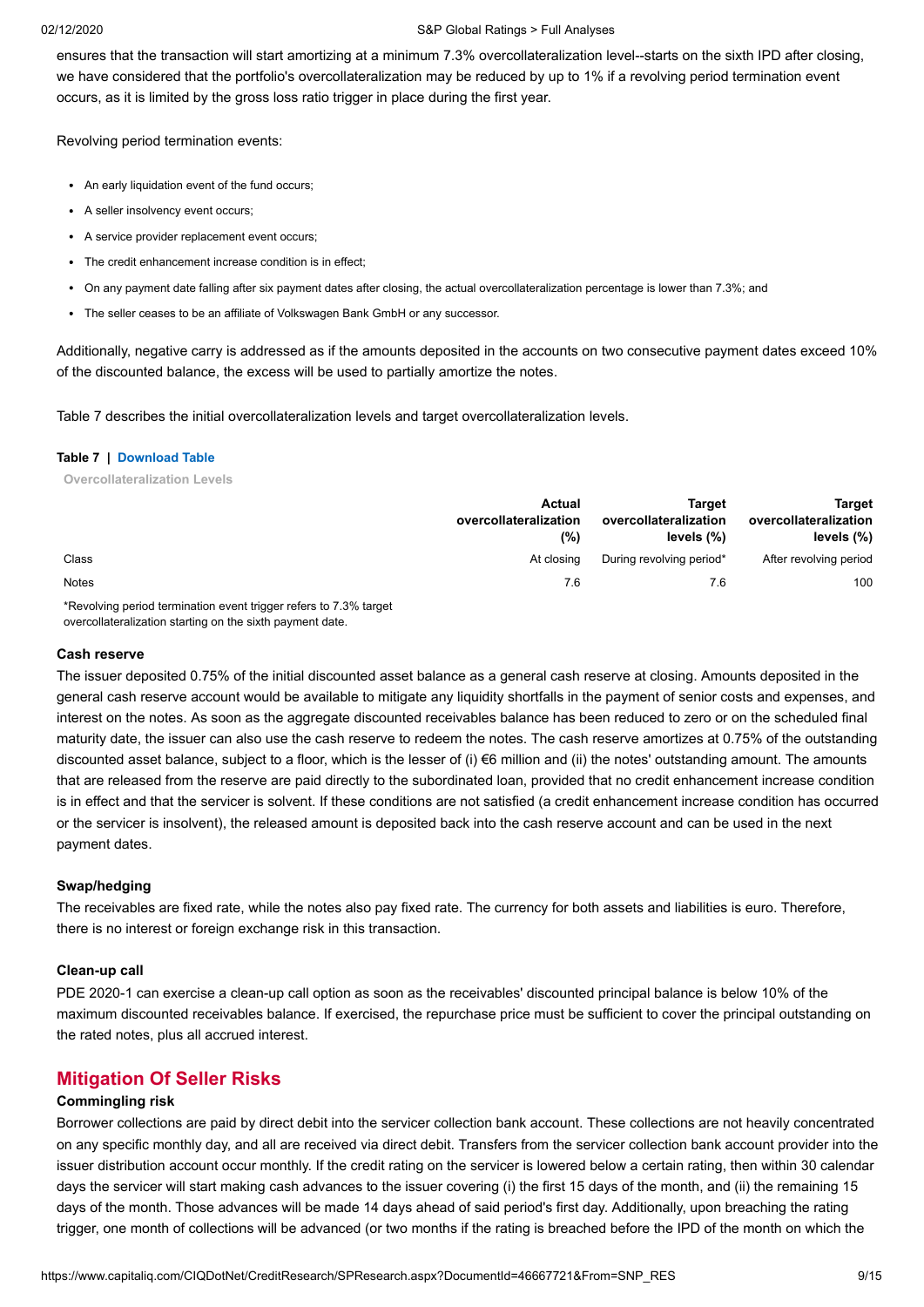breach occurred). If the servicer is terminated (including for the reason of servicer insolvency), the management company will notify the borrowers to redirect collections and to pay collections directly to the fund.

The advance mechanism will address the servicer commingling risk if our short-term ICR on Volkswagen Bank GmbH falls below 'A-2' and our long-term ICR falls below 'BBB'; our long-term ICR on Volkswagen Bank GmbH falls below 'BBB+' if there is no short-term rating; or we consider that the servicer is no longer deemed eligible under our counterparty criteria.

We deem commingling risk to be fully mitigated by the cash advance mechanism.

The transaction does not have a back-up servicer appointed, but the servicer may be replaced following certain termination events, including insolvency of the servicer.

We believe that the size of the cash reserve would be sufficient to ensure that the timely payment of interest would continue on the notes until obligors are notified to redirect their payments to the issuer.

### **Claw-back risk**

Claw-back risk was mitigated by the representations provided by the seller at closing. However, VW Bank Spain will not provide solvency certificates on any subsequent purchase date during the revolving period. Therefore, we consider that potential claw-back risk can arise during the revolving period.

The German legal opinion includes a "value equivalent transaction" ("Bargeschäft") concept, which effectively concludes that the s130/131 German Insolvency Code clawback laws will not apply to the closing date or revolving period sales. On the basis that those sales are "value equivalent transactions," they will be outside the scope of S130/131 clawback laws. In our view, this mitigates clawback risk during the revolving period.

#### **Setoff risk**

In general, if the servicer becomes insolvent, setoff risk may arise. This is because obligors can set off their loan installments against:

- Their salary (employee setoff);
- Insurance obligations (if the insurance provider becomes insolvent);
- $\bullet$ Maintenance and servicing obligations (if the maintenance or service provider becomes insolvent); or
- Their deposits (deposit setoff).

According to the eligibility criteria, none of the borrowers is an employee of the seller or an affiliate of Volkswagen AG. Additionally, the loan contracts are free of claims for compensation against the seller and free of rights of third parties. We therefore do not expect any employee, maintenance, or servicing setoff risk to arise.

Except for moto car insurance, other insurance contracts are provided by companies not related to the seller. Since the seller itself is not an insurance company and there are no reciprocal obligations between the seller and the borrowers under the insurance contracts, the insurance-related setoff claims by the borrowers are not recognized by Spanish law. Therefore, the insurance setoff risk in this transaction is negligible, in our view.

The seller is a deposit-taking institution. Despite a very limited current exposure, the transaction is thereby exposed to a deposit setoff risk. It is structurally mitigated by the obligation by the seller, upon the loss of a 'BBB' credit rating, to fund a deposit setoff reserve covering the lesser of the borrowers' deposits and their discounted loan receivables balances. The exposure will be monitored monthly and disclosed in the investor reports. At closing, borrowers already holding deposits with the seller were filtered out by the eligibility criteria. We therefore deem the setoff risk arising from the borrowers' deposits fully structurally mitigated.

### **Retention of title over the vehicles**

The issuer does not have any rights over the vehicles themselves; it only has rights in connection with their sale proceeds. The retention of title clause offers collateral protection to the lender in accordance with the Spanish law since the borrower cannot sell the financed vehicle without the lender's approval, and the lender would receive the car before other creditors if the borrower defaulted. To be enforceable, the clause must be registered in the Chattels Register. Nearly 45% of the loan contracts in the pool have already been registered or will be registered before closing at the expense of VW Bank Spain. The remaining 55% of the loan contracts in the pool will not benefit from the registered reservation of title at closing.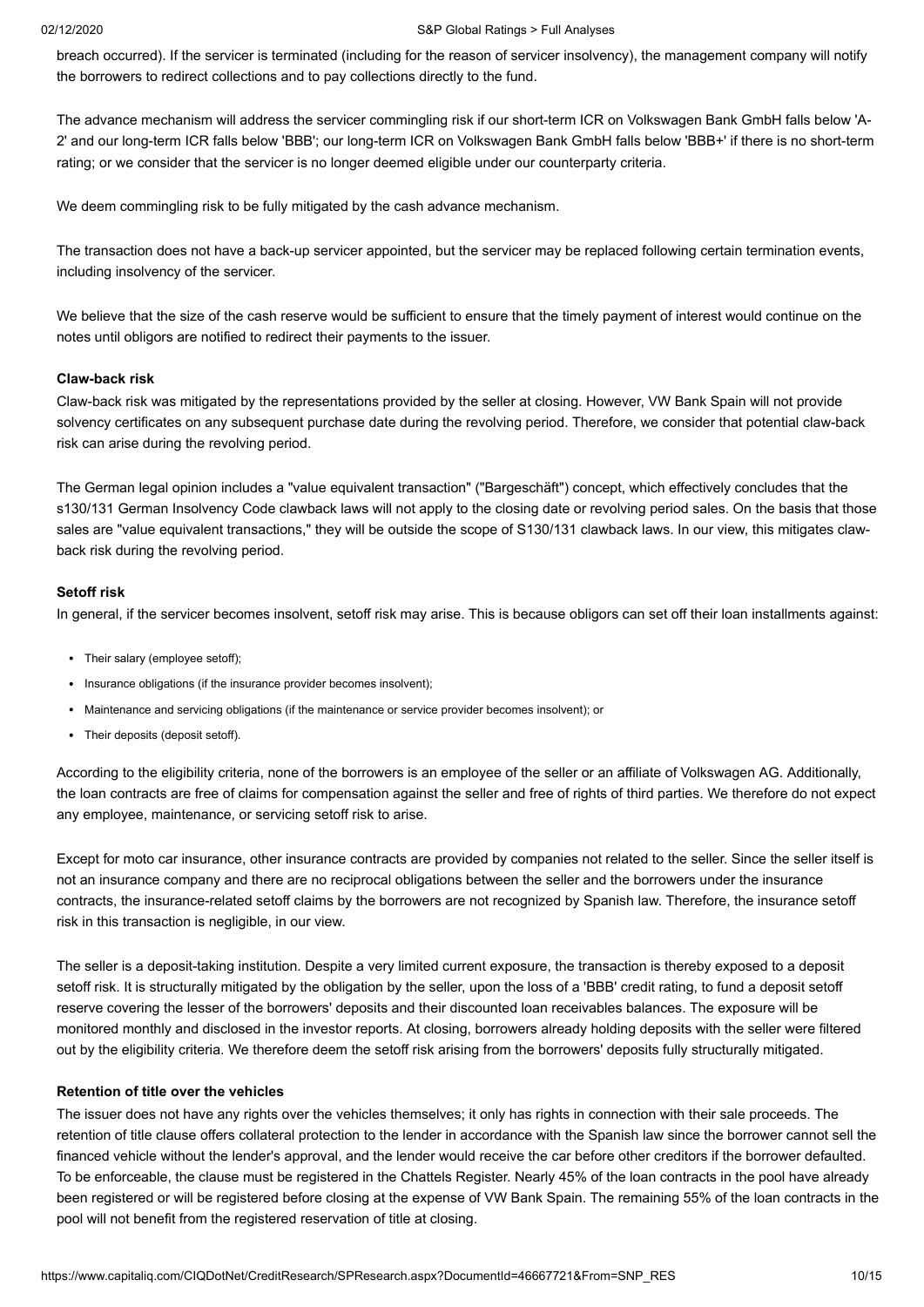In case of servicer termination, the management company will instruct the successor servicer to conduct the registration on PDE 2020-1's behalf of those loan contracts that have been previously registered. The costs related to registration will be borne by PDE 2020-1.

In our stress scenarios, we assumed that the servicer or a successor servicer would tend to register those contracts that are currently unregistered, should the macroeconomic conditions deteriorate. This would serve to enhance the lender's rights belonging to PDE 2020-1. We have stressed the registration costs related to the entire underlying pool in our cash flow model as a sensitivity scenario.

We have also tested the cash flow results' sensitivity to lower recovery assumptions that address the risk of loan contracts not having the reservation of title registered at closing. We have considered this scenario to be the driving run in our analysis.

# **Cash Flow Assumptions**

### **Table 8 | [Download Table](https://www.capitaliq.com/CIQDotNet/CreditResearch/ExportContent.aspx?componentId=12121645&language=EN)**

|  | <b>Cash Flow Assumptions</b> |
|--|------------------------------|
|  |                              |

| AA                                                              |
|-----------------------------------------------------------------|
| 8.68                                                            |
| Closing                                                         |
| WAL (25 months)                                                 |
| Evenly distributed over WAL                                     |
| Two-thirds of credit losses recovered six months later          |
| 28.3                                                            |
| 24                                                              |
| 1.03                                                            |
| 330,000                                                         |
| 90,000                                                          |
| 20                                                              |
| 0.5                                                             |
| From current to 12% with 2% monthly increase                    |
| From current to 0% with 2% monthly decrease                     |
| At current level                                                |
| 3.1983                                                          |
| 12.24% of prepaid amounts are assumed to be lost over 25 months |
| Fully mitigated                                                 |
|                                                                 |

WAL--Weighted-average life. WAC--Weighted average coupon. CPR--Constant prepayment rate.

We have tested the class' ability to pay timely interest and ultimate principal on the notes under the above stress assumption through our cash flow model. Our analysis indicates that the available credit enhancement for the notes is sufficient to withstand the credit and cash flow stresses that we apply at the 'AAA' rating level. However, our counterparty criteria constrain our rating on the notes at 'AA'.

Our rating addresses both the availability of funds for the full payment of interest and principal, and the timeliness of these payments in accordance with the terms of the rated securities. Based on the assumptions discussed above, the scenarios with high prepayment and interest down proved to be more stressful, mostly because it results in a higher prepayment loss stress.

Chart 4 shows the collateral and the note amortization profile under our most stressful 'AA' scenario.

#### **Chart 4 | [Download Chart Data](https://www.capitaliq.com/CIQDotNet/CreditResearch/ExportContent.aspx?componentId=12121646&language=EN)**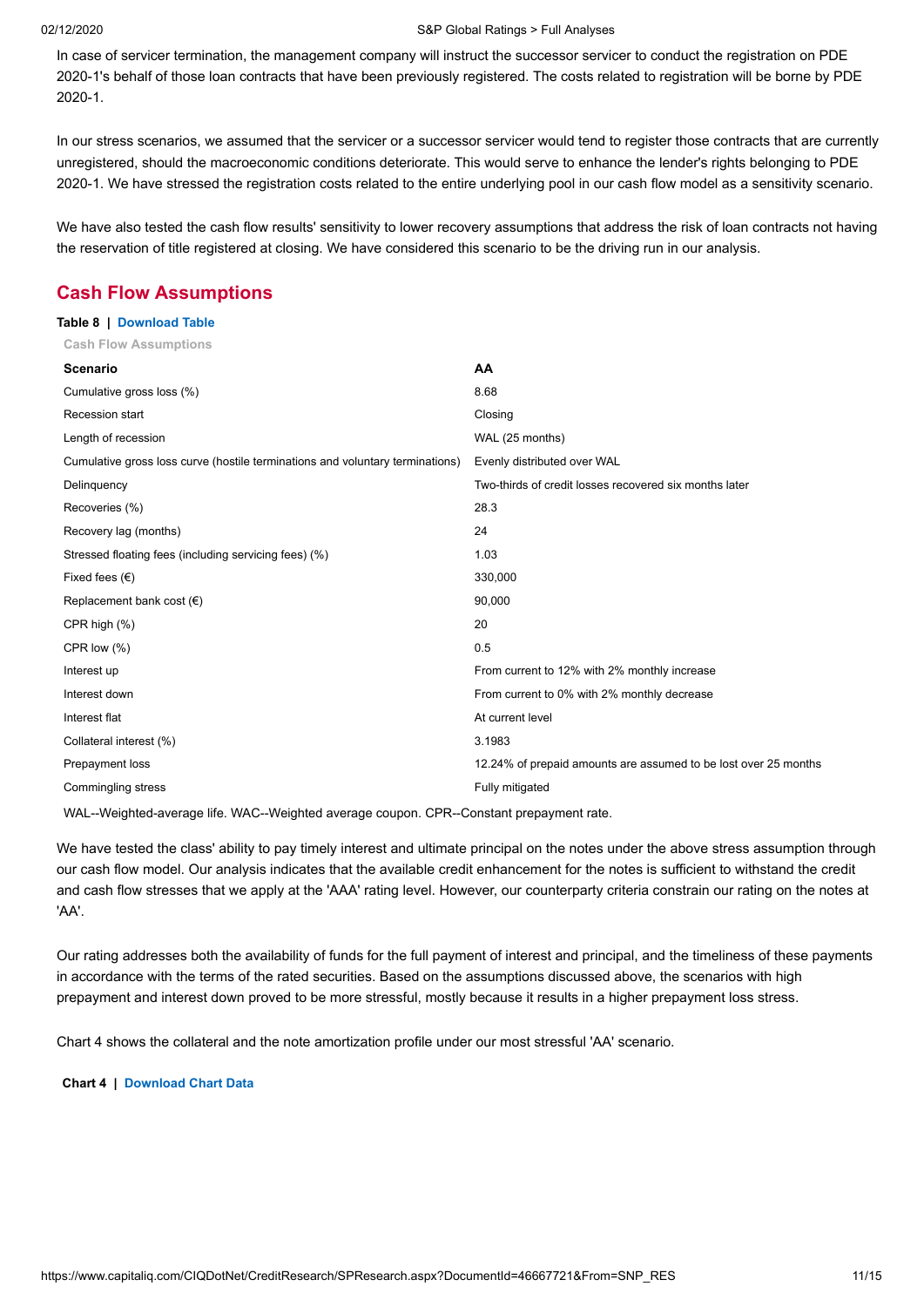**Collateral And Note Balances** In the 'AA' most stressful scenario



Copyright © 2020 by Standard & Poor's Financial Services LLC. All rights reser

## **Counterparty Risk**

The remedies for the issuer's account bank provider and servicer adequately mitigate the transaction's exposure to counterparty risk in line with our criteria. Based on the replacement trigger on the bank account, the maximum achievable rating as per our counterparty criteria is 'AA'.

#### **Table 9 | [Download Table](https://www.capitaliq.com/CIQDotNet/CreditResearch/ExportContent.aspx?componentId=12121647&language=EN)**

**Supporting Ratings**

| Institution/role                              | Current<br>rating | <b>Replacement</b><br>trigger | <b>Collateral posting</b><br>trigger | <b>Maximum supported</b><br>rating |
|-----------------------------------------------|-------------------|-------------------------------|--------------------------------------|------------------------------------|
|                                               |                   |                               |                                      |                                    |
| Banco Santander S.A. as bank account provider | ICR: A            | А-                            | N/A                                  | AA                                 |
| Volkswagen Bank GmbH, Spain Branch as         | $ICR: A^{-*}$     | N/AS                          | N/A                                  | AAA                                |
| servicer                                      |                   |                               |                                      |                                    |

\*The rating on the Spain Branch of Volkswagen Bank GmbH is derived from its parent entity in accordance with our bank branch criteria. §Funding of advance mechanism to mitigated commingling risk starts at 'BBB'. N/A--Not applicable. ICR--Issuer credit rating.

#### **Eligible investments**

The issuer does not invest funds sitting in the bank accounts in eligible investments.

# **Sovereign Risk**

Our long-term unsolicited sovereign rating on Spain is 'A'. We treat the transaction sensitivity to a sovereign default stress as low due to the underlying assets' nature and the robustness of the transaction structure. Therefore, our sovereign risk criteria enable the notes to achieve a 'AAA' maximum potential rating subject to passing the relevant cash flow stresses. The notes pass the applicable stresses and therefore can achieve up to a 'AAA' rating, which is higher than that on the sovereign.

# **Scenario Analysis**

We analyzed the effect of a moderate stress on the credit variables and its ultimate effect on our ratings on the notes. We ran two stress scenarios to demonstrate the rating transition of a note (see table 10).

#### **Table 10 | [Download Table](https://www.capitaliq.com/CIQDotNet/CreditResearch/ExportContent.aspx?componentId=12121648&language=EN)**

**Scenario Stress Analysis Results**

|  |  | Class Initial rating Scenario 1 stress test rating Scenario 2 stress test rating |  |
|--|--|----------------------------------------------------------------------------------|--|
|--|--|----------------------------------------------------------------------------------|--|

A AAA (sf) AAA (sf) AAA (sf)

The results of the above scenarios are in in line with our credit stability criteria.

# **Sensitivity Analysis**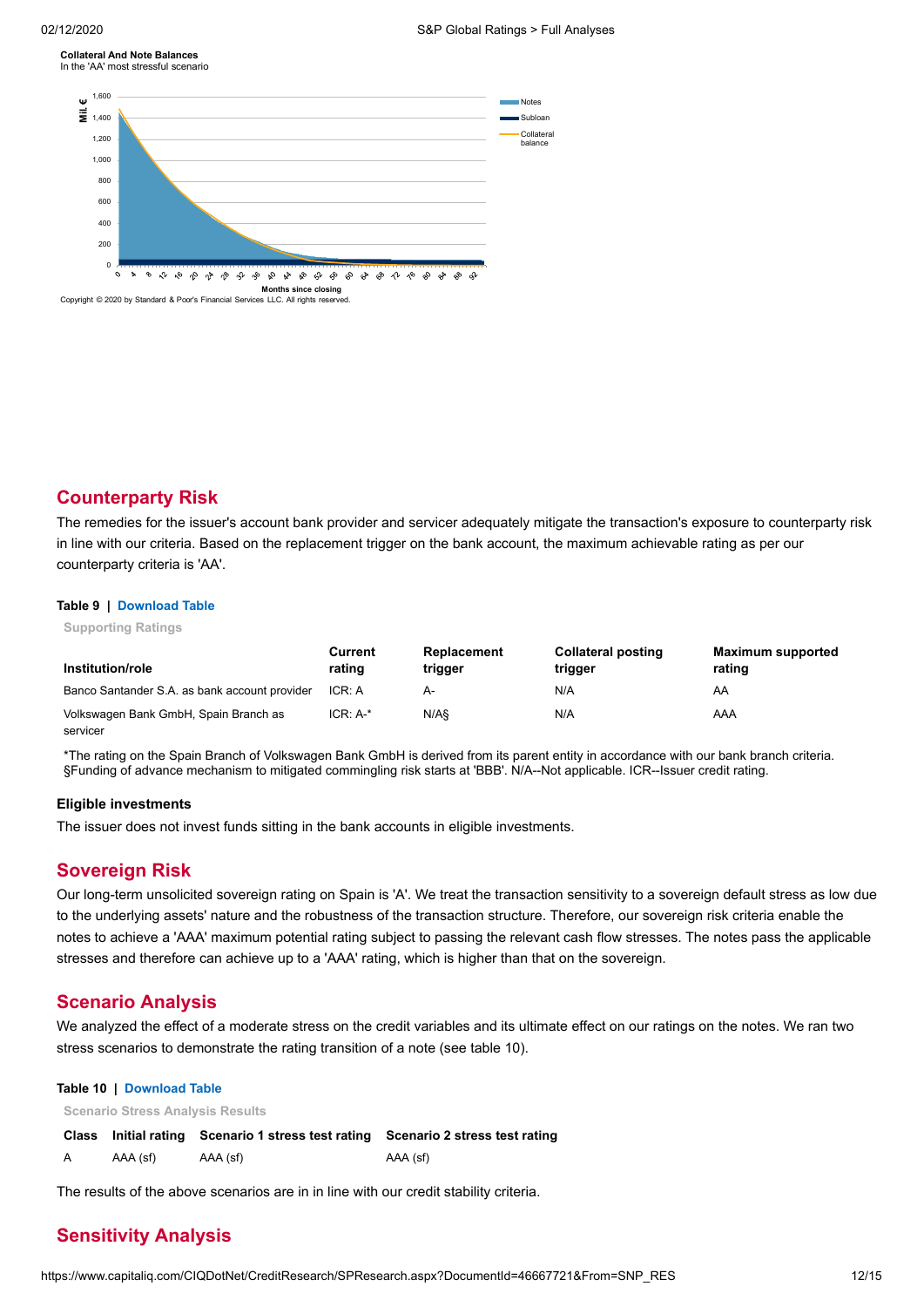As part of our analysis we also conducted additional sensitivity analysis to assess the impact of, all else being equal, an increased gross default base case and an additional haircut to the recovery rate base case, on our rating on the notes. For this purpose, we ran eight sensitivity runs by either increasing stressed defaults and/or reducing expected recoveries as shown in the tables below.

#### **Table 11 | [Download Table](https://www.capitaliq.com/CIQDotNet/CreditResearch/ExportContent.aspx?componentId=12121649&language=EN)**

**Scenario Stresses**

|                                  | Recovery rate base case (%) |                                  |        |  |  |
|----------------------------------|-----------------------------|----------------------------------|--------|--|--|
| Gross default rate base case (%) | 0.0                         | (10.0)                           | (25.0) |  |  |
| 0.0                              |                             | Base case Scenario 3 Scenario 4  |        |  |  |
| 10.0                             |                             | Scenario 1 Scenario 5 Scenario 7 |        |  |  |
| 25.0                             |                             | Scenario 2 Scenario 6 Scenario 8 |        |  |  |

The results of the above sensitivity analysis indicate a deterioration of no more than one notch compared with the ratings assigned (see table 12).

#### **Table 12 | [Download Table](https://www.capitaliq.com/CIQDotNet/CreditResearch/ExportContent.aspx?componentId=12121650&language=EN)**

**Sensitivity Analysis Results**

| <b>Class</b>           | Base Case 1 2 3 4 5 6 7 8 |         |  |  |                                              |  |
|------------------------|---------------------------|---------|--|--|----------------------------------------------|--|
| Gross default rate (%) |                           |         |  |  | 2.23 2.45 2.79 2.23 2.23 2.45 2.79 2.45 2.79 |  |
| Recovery rate (%)      |                           |         |  |  | 28.3 28.3 28.3 25.5 21.2 25.5 25.5 21.2 21.2 |  |
| A                      |                           | AAA AA+ |  |  | AA AAA AA+ AA+ AA AA AA-                     |  |

Further sensitivity analysis was applied to the notes (in the base case run) to test the effect of a recovery timing extension by an additional six months and to capture registration costs while assuming 35% recovery rate for the entire pool. These sensitivities did not have a material impact, therefore, they are not driving the analysis.

## **Monitoring And Surveillance**

We assess at least quarterly the underlying portfolio's performance, including defaults and delinquencies.

Additionally, we also assess at least annually:

- The supporting ratings;
- The servicer's operations and its ability to maintain minimum servicing standards; and
- Whether the then-available credit enhancement for each class of notes is sufficient to withstand losses that are commensurate with the current ratings assigned.

## **Appendix**

### **Transaction participants**

#### **[Download Table](https://www.capitaliq.com/CIQDotNet/CreditResearch/ExportContent.aspx?componentId=12121651&language=EN)**

**Transaction Participants**

| <b>Issuer</b>              | Private Driver España 2020-1, Fondo De Titulizacion |
|----------------------------|-----------------------------------------------------|
| Originator                 | Volkswagen Bank GmbH, Spain Branch                  |
| Seller                     | Volkswagen Bank GmbH, Spain Branch                  |
| Servicer                   | Volkswagen Bank GmbH, Spain Branch                  |
| Subordinated loan provider | Volkswagen Bank GmbH                                |
| Bank account provider      | Banco Santander S.A.                                |
| Arranger                   | Banco Santander S A                                 |
| Management company         | Titulizacion De Activos, S.G.F.T., S.A.             |
| Paying agent               | Banco Santander S.A.                                |

# **Related Criteria**

- **[Criteria | Structured Finance | General: Counterparty Risk Framework: Methodology And Assumptions](https://www.capitaliq.com/CIQDotNet/CreditResearch/SPResearch.aspx?articleId=&ArtObjectId=10861340&ArtRevId=4&sid=&sind=A&)**, March 8, 2019
- **[Criteria | Structured Finance | General: Incorporating Sovereign Risk In Rating Structured Finance Securities: Methodology And Assumptions](https://www.capitaliq.com/CIQDotNet/CreditResearch/SPResearch.aspx?articleId=&ArtObjectId=10836964&ArtRevId=3&sid=&sind=A&)**, Jan. 30, 2019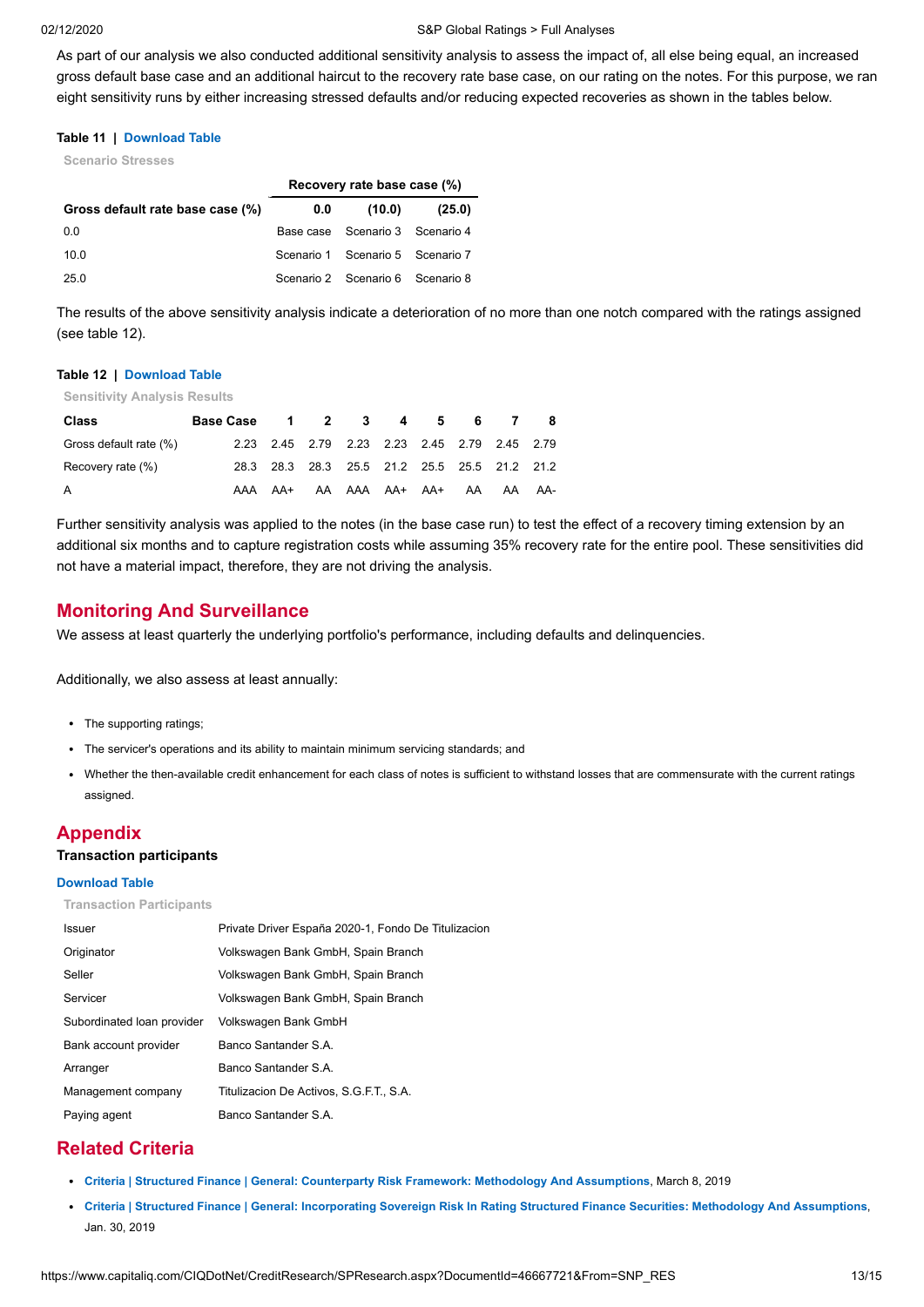- **[Legal Criteria: Structured Finance: Asset Isolation And Special-Purpose Entity Methodology](https://www.capitaliq.com/CIQDotNet/CreditResearch/SPResearch.aspx?articleId=&ArtObjectId=9733017&ArtRevId=3&sid=&sind=A&)**, March 29, 2017
- **[Criteria | Structured Finance | ABS: Methodology And Assumptions For European Auto ABS](https://www.capitaliq.com/CIQDotNet/CreditResearch/SPResearch.aspx?articleId=&ArtObjectId=9285913&ArtRevId=7&sid=&sind=A&)**, Oct. 15, 2015
- **[Criteria | Structured Finance | General: Methodology: Criteria For Global Structured Finance Transactions Subject To A Change In Payment](https://www.capitaliq.com/CIQDotNet/CreditResearch/SPResearch.aspx?articleId=&ArtObjectId=9049216&ArtRevId=6&sid=&sind=A&) Priorities Or Sale Of Collateral Upon A Nonmonetary EOD**, March 2, 2015
- **[Criteria | Structured Finance | General: Global Framework For Cash Flow Analysis Of Structured Finance Securities](https://www.capitaliq.com/CIQDotNet/CreditResearch/SPResearch.aspx?articleId=&ArtObjectId=8759141&ArtRevId=9&sid=&sind=A&)**, Oct. 9, 2014
- **[Criteria | Structured Finance | General: Global Framework For Assessing Operational Risk In Structured Finance Transactions](https://www.capitaliq.com/CIQDotNet/CreditResearch/SPResearch.aspx?articleId=&ArtObjectId=8737366&ArtRevId=10&sid=&sind=A&)**, Oct. 9, 2014
- **[Criteria | Structured Finance | ABS: Global Methodology And Assumptions For Assessing The Credit Quality Of Securitized Consumer](https://www.capitaliq.com/CIQDotNet/CreditResearch/SPResearch.aspx?articleId=&ArtObjectId=8724181&ArtRevId=15&sid=&sind=A&) Receivables**, Oct. 9, 2014
- **[General Criteria: Methodology Applied To Bank Branch-Supported Transactions](https://www.capitaliq.com/CIQDotNet/CreditResearch/SPResearch.aspx?articleId=&ArtObjectId=8130806&ArtRevId=8&sid=&sind=A&)**, Oct. 14, 2013
- **[Criteria | Structured Finance | General: Criteria Methodology Applied To Fees, Expenses, And Indemnifications](https://www.capitaliq.com/CIQDotNet/CreditResearch/SPResearch.aspx?articleId=&ArtObjectId=7430465&ArtRevId=10&sid=&sind=A&)**, July 12, 2012
- **[General Criteria: Principles Of Credit Ratings](https://www.capitaliq.com/CIQDotNet/CreditResearch/SPResearch.aspx?articleId=&ArtObjectId=6485398&ArtRevId=18&sid=&sind=A&)**, Feb. 16, 2011
- **[Criteria | Structured Finance | General: Methodology For Servicer Risk Assessment](https://www.capitaliq.com/CIQDotNet/CreditResearch/SPResearch.aspx?articleId=&ArtObjectId=5428209&ArtRevId=13&sid=&sind=A&)**, May 28, 2009

## **Related Research**

- **[European Economic Snapshots: A Second COVID-19 Wave Is Dampening The Recovery](https://www.capitaliq.com/CIQDotNet/CreditResearch/SPResearch.aspx?articleId=&ArtObjectId=100046778&ArtRevId=1&sid=&sind=A&)**, Oct. 14, 2020
- **[Credit Conditions Europe: Ill-Prepared For Winter](https://www.capitaliq.com/CIQDotNet/CreditResearch/SPResearch.aspx?articleId=&ArtObjectId=11672453&ArtRevId=1&sid=&sind=A&)**, Sept. 29, 2020
- **[European Auto ABS Index Report Q2 2020](https://www.capitaliq.com/CIQDotNet/CreditResearch/SPResearch.aspx?articleId=&ArtObjectId=11617833&ArtRevId=7&sid=&sind=A&)**, Sept. 8, 2020
- **[Banking Industry Risk Assessment: Spain](https://www.capitaliq.com/CIQDotNet/CreditResearch/SPResearch.aspx?articleId=&ArtObjectId=11523497&ArtRevId=2&sid=&sind=A&)**, June 18, 2020
- **[New Issue: DRIVER ESPANA SIX, FONDO DE TITULIZACION](https://www.capitaliq.com/CIQDotNet/CreditResearch/SPResearch.aspx?articleId=&ArtObjectId=11355543&ArtRevId=7&sid=&sind=A&)**, Feb. 28, 2020
- $\bullet$ **[2017 EMEA ABS Scenario And Sensitivity Analysis](https://www.capitaliq.com/CIQDotNet/CreditResearch/SPResearch.aspx?articleId=&ArtObjectId=10155261&ArtRevId=1&sid=&sind=A&)**, July 6, 2017
- **[European Structured Finance Scenario And Sensitivity Analysis 2016: The Effects Of The Top Five Macroeconomic Factors](https://www.capitaliq.com/CIQDotNet/CreditResearch/SPResearch.aspx?articleId=&ArtObjectId=9914948&ArtRevId=1&sid=&sind=A&)**, Dec. 16, 2016  $\bullet$
- **[Global Structured Finance Scenario And Sensitivity Analysis 2016: The Effects Of The Top Five Macroeconomic Factors](https://www.capitaliq.com/CIQDotNet/CreditResearch/SPResearch.aspx?articleId=&ArtObjectId=9913417&ArtRevId=2&sid=&sind=A&)**, Dec. 16, 2016
- **[How We Rate And Monitor EMEA Structured Finance Transactions](https://www.capitaliq.com/CIQDotNet/CreditResearch/SPResearch.aspx?articleId=&ArtObjectId=9530328&ArtRevId=1&sid=&sind=A&)**, March 24, 2016
- **[Scenario Analysis: Gross Default Rates And Excess Spread Hold The Answer To Future European Auto ABS Performance](https://www.capitaliq.com/CIQDotNet/CreditResearch/SPResearch.aspx?articleId=&ArtObjectId=5392986&ArtRevId=1&sid=&sind=A&)**, May 12, 2009

<span id="page-13-0"></span>**Primary Credit Analyst:** Alejandro Marcilla, CFA, Madrid + 34 91 389 6944; **[alejandro.marcilla@spglobal.com](mailto:alejandro.marcilla@spglobal.com) Secondary Contact:** Florent Stiel, Paris + 33 14 420 6690; **[florent.stiel@spglobal.com](mailto:florent.stiel@spglobal.com)**

#### <span id="page-13-1"></span>**Rate This Article**

How helpful was this article?

Do you have any comments?

| Go |  |  |
|----|--|--|

No content (including ratings, credit-related analyses and data, valuations, model, software or other application or output therefrom) or any part thereof (Content) may be modified, reverse engineered, reproduced or distributed in any form by any means, or stored in a database or retrieval system, without the prior written permission of S&P Global Market Intelligence or its affiliates (collectively, S&P Global). The Content shall not be used for any unlawful or unauthorized purposes. S&P Global and any third-party providers, as well as their directors, officers, shareholders, employees or agents (collectively S&P Global Parties) do not guarantee the accuracy, completeness, timeliness or availability of the Content. S&P Global Parties are not responsible for any errors or omissions (negligent or otherwise), regardless of the cause, for the results obtained from the use of the Content, or for the security or maintenance of any data input by the user. The Content is provided on an "as is" basis. S&P GLOBAL PARTIES DISCLAIM ANY AND ALL EXPRESS OR IMPLIED WARRANTIES, INCLUDING, BUT NOT LIMITED TO, ANY WARRANTIES OF MERCHANTABILITY OR FITNESS FOR A PARTICULAR PURPOSE OR USE, FREEDOM FROM BUGS, SOFTWARE ERRORS OR DEFECTS, THAT THE CONTENT'S FUNCTIONING WILL BE UNINTERRUPTED OR THAT THE CONTENT WILL OPERATE WITH ANY SOFTWARE OR HARDWARE CONFIGURATION. In no event shall S&P Global Parties be liable to any party for any direct, indirect, incidental, exemplary, compensatory, punitive, special or consequential damages, costs, expenses, legal fees, or losses (including, without limitation, lost income or lost profits and opportunity costs or losses caused by negligence) in connection with any use of the Content even if advised of the possibility of such damages.

Credit-related and other analyses, including ratings, and statements in the Content are statements of opinion as of the date they are expressed and not statements of fact. S&P Global Market Intelligence's opinions, analyses and rating acknowledgment decisions (described below) are not recommendations to purchase, hold, or sell any securities or to make any investment decisions, and do not address the suitability of any security. S&P Global Market Intelligence assumes no obligation to update the Content following publication in any form or format. The Content should not be relied on and is not a substitute for the skill, judgment and experience of the user, its management, employees, advisors and/or clients when making investment and other business decisions. S&P Global Market Intelligence does not act as a fiduciary or an investment advisor except where registered as such. While S&P Global Market Intelligence has obtained information from sources it believes to be reliable, S&P Global Market Intelligence does not perform an audit and undertakes no duty of due diligence or independent verification of any information it receives. Rating-related publications may be published for a variety of reasons that are not necessarily dependent on action by rating committees, including, but not limited to, the publication of a periodic update on a credit rating